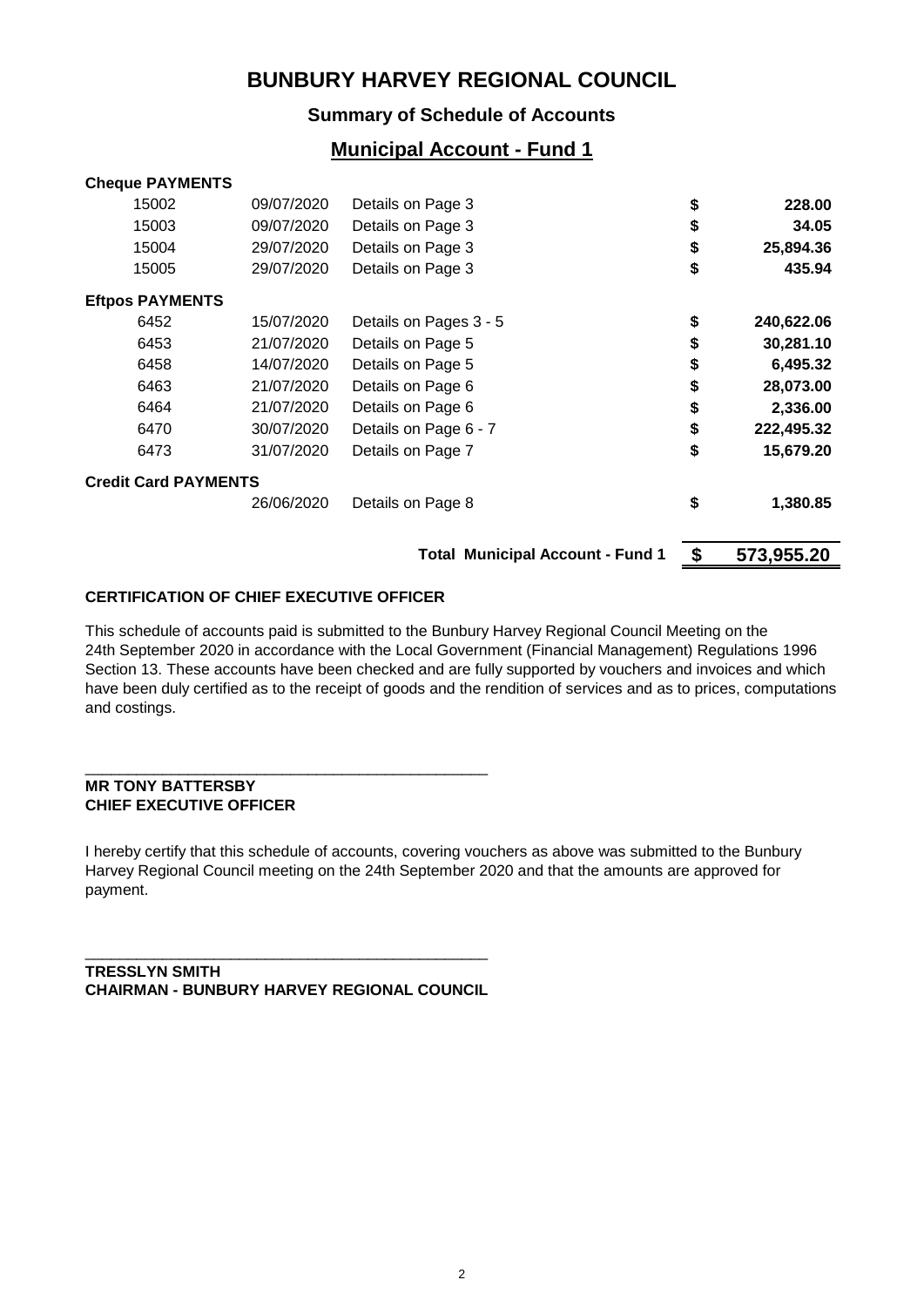| 6452.335-01  | 15/07/2020 | <b>Bunnings Group Limited</b>                    |            |               |                                                    |           | 81.20     |
|--------------|------------|--------------------------------------------------|------------|---------------|----------------------------------------------------|-----------|-----------|
|              |            |                                                  | INV        | 2706/00754812 | Insecticide & Disinfectant - SRWMF                 | 81.20     |           |
| 6452.373-01  | 15/07/2020 | Cardno WA Pty Ltd                                |            |               |                                                    |           | 43,573.13 |
|              |            |                                                  | INV        | ICW202322     | Soil Contamination Investigation                   | 18,474.41 |           |
|              |            |                                                  | INV        | ICW202294     | Soil Contamination Investigation                   | 25,098.72 |           |
| 6452.419-01  | 15/07/2020 | City of Bunbury                                  |            |               |                                                    |           | 10,913.84 |
|              |            |                                                  | INV        | 56487         | Professional and Accounting Fees - June 2020       | 10,913.84 |           |
| 6452.4296-01 | 15/07/2020 | ThinkWater Bunbury                               |            |               |                                                    |           | 66.39     |
|              |            |                                                  | INV        | R2214         | <b>Retic Parts</b>                                 | 66.39     |           |
| 6452.5236-01 | 15/07/2020 | <b>Brandicoot</b>                                |            |               |                                                    |           | 198.00    |
|              |            |                                                  | INV        | 26458         | Website Subscription Fee - July 2020               | 198.00    |           |
| 6452.5425-01 | 15/07/2020 | Councillor J De San Miguel                       |            |               |                                                    |           | 137.00    |
|              |            |                                                  | <b>INV</b> | JUNE20        | Councillor Meeting Attendance Fees April - June 20 | 137.00    |           |
| 6452.5583-01 | 15/07/2020 | Kordt Engineering                                |            |               |                                                    |           | 1,886.50  |
|              |            |                                                  | <b>INV</b> | 8158          | Hookbin Repairs                                    | 1,342.00  |           |
|              |            |                                                  | <b>INV</b> | 8160          | Plant Reapirs - JCB Loader BY075D                  | 99.00     |           |
|              |            |                                                  | <b>INV</b> | 8192          | Plant Repairs - JCB Loader BY075D                  | 132.00    |           |
|              |            |                                                  | INV        | 8159          | Hookbin Repairs - SRWMF                            | 313.50    |           |
| 6452.5609-01 | 15/07/2020 | Westside Equipment                               |            |               |                                                    |           | 478.50    |
|              |            |                                                  | <b>INV</b> | JN21034       | Transport Edge Slayer                              | 478.50    |           |
| 6452.585-01  | 15/07/2020 | Department of Water and Environmental Regulation |            |               |                                                    |           | 70,647.22 |
|              |            |                                                  | INV        | L8949/2016/1  | Landfill Levy - SRWMF April to June 2020           | 70,559.22 |           |
|              |            |                                                  | INV        | TF014357      | Waste Tracking Form                                | 88.00     |           |
| 6452.6086-01 | 15/07/2020 | Hosepro South West Pty Ltd                       |            |               |                                                    |           | 13,830.74 |
|              |            |                                                  | INV        | 2639          | Plant Repairs - JCB Loader BY175S                  | 373.54    |           |
|              |            |                                                  | INV        | 30/06/2020    | Plant Repairs - JCB Loader BY175S                  | 317.63    |           |
|              |            |                                                  | INV        | 2620          | Plant Repairs - Hino Hook Bin Truck BY953M         | 181.50    |           |
|              |            |                                                  | <b>INV</b> | 2638          | Plant Repairs - Edge Slayer Shredder               | 407.88    |           |
|              |            |                                                  | <b>INV</b> | 2597          | Plant Repairs - JCB Loader BY175S                  | 1,843.14  |           |
|              |            |                                                  | INV        | 2754          | Plant Repairs - Hi Lift Bucket                     | 2,197.25  |           |
|              |            |                                                  | <b>INV</b> | 2682          | Plant Repairs - JCB Loader BY075D                  | 1,496.28  |           |
|              |            |                                                  | INV        | 2608          | Plant Repairs - Edge Slayer Shredder               | 1,503.22  |           |
|              |            |                                                  | INV        | 2612          | Plant Repairs - John Deer Skid Steer BY620J        | 1,156.58  |           |
|              |            |                                                  | <b>INV</b> | 2723          | Plant Repairs - JCB Loader BY175S                  | 363.00    |           |
|              |            |                                                  | INV        | 2736          | Plant Repairs - JCB Loader BY175S                  | 973.63    |           |
|              |            |                                                  | INV        | 2475          | Plant Repairs - Portafill Screener                 | 579.96    |           |
|              |            |                                                  | INV        | 2614          | Plant Repairs - CAT Loader BY410J                  | 1,134.12  |           |
|              |            |                                                  | <b>INV</b> | 2506          | Plant Repairs - Hidromek Excavator                 | 914.98    |           |
|              |            |                                                  | <b>INV</b> | 2732          | Plant Repairs - John Deer Skid Steer BY620J        | 388.03    |           |
| 6452.6141-01 | 15/07/2020 | Spartel Pty Ltd                                  |            |               |                                                    |           | 2,640.00  |
|              |            |                                                  | INV        | 1465          | Motor & Impeller Replacement on Aerators           | 1,320.00  |           |
|              |            |                                                  | INV        | 1470          | Motor & Impeller Replacement on Aerators           | 1,320.00  |           |
| 6452.6421-01 | 15/07/2020 | <b>Total Plumbing and Gas</b>                    |            |               |                                                    |           | 246.28    |
|              |            |                                                  | <b>INV</b> | 1839          | Plumbing Repairs - SRWMF                           | 246.28    |           |
| 6452.6443-01 | 15/07/2020 | Trustee for The Grice Family Trust               |            |               |                                                    |           | 352.55    |
|              |            |                                                  | INV        | 267           | Bore Repairs - SRWMF                               | 352.55    |           |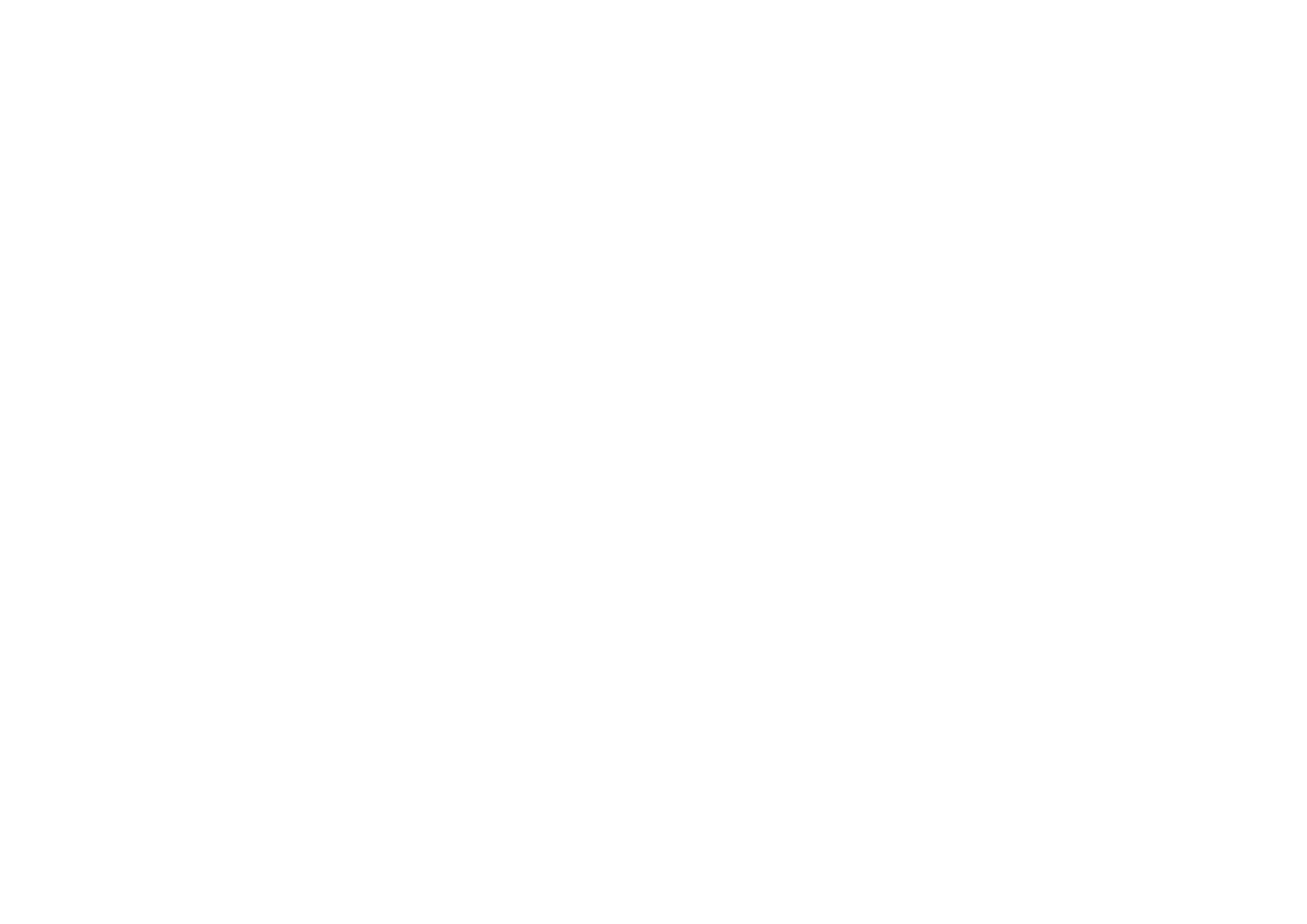| 6452.6464-01 | 15/07/2020 | Trustees for CPSS Unit Trust                        |            |                |                                                    |           | 13,652.90 |
|--------------|------------|-----------------------------------------------------|------------|----------------|----------------------------------------------------|-----------|-----------|
|              |            |                                                     | <b>INV</b> | 91             | Banksia Road Lease - 01/07/20 to 30/09/20          | 6,826.45  |           |
|              |            |                                                     | <b>INV</b> | 85             | Banksia Road Lease - 01/04/20 to 30/06/20          | 6,826.45  |           |
| 6452.6593-01 | 15/07/2020 | <b>Spencer Signs</b>                                |            |                |                                                    |           | 82.50     |
|              |            |                                                     | <b>INV</b> | 22883          | Signage - SRWMF                                    | 82.50     |           |
| 6452.6667-01 | 15/07/2020 | ATCO Structure & Logistics                          |            |                |                                                    |           | 321.75    |
|              |            |                                                     | INV        | 41148887       | Office Room Rental - July 2020                     | 321.75    |           |
| 6452.6805-01 | 15/07/2020 | Run Energy Pty Ltd                                  |            |                |                                                    |           | 2,325.95  |
|              |            |                                                     | INV        | 14583          | GCS Monitoring & Flare Rental - June 2020          | 899.25    |           |
|              |            |                                                     | INV        | 14662          | Waste Bore Monitoring - May/June 2020              | 497.20    |           |
|              |            |                                                     | <b>INV</b> | 14585          | Aspiration Well Monitoring - June 2020             | 929.50    |           |
| 6452.6845-01 | 15/07/2020 | Councillor T Smith                                  |            |                |                                                    |           | 410.00    |
|              |            |                                                     | <b>INV</b> | JUNE20         |                                                    | 410.00    |           |
|              |            |                                                     |            |                | Councillor Meeting Attendance Fees April - June 20 |           | 91.00     |
| 6452.7186-01 | 15/07/2020 | Councillor W Dickinson                              | <b>INV</b> | JUNE20         |                                                    | 91.00     |           |
|              |            |                                                     |            |                | Councillor Meeting Attendance Fees April - June 20 |           |           |
| 6452.7665-01 | 15/07/2020 | Level 5 Design Pty Ltd T/A L5D                      |            |                |                                                    |           | 4,180.00  |
|              |            |                                                     | <b>INV</b> | 1129           | <b>Consultancy Services - SWSWA Business Case</b>  | 4,180.00  |           |
| 6452.7749-01 | 15/07/2020 | Caltex Australia Petroleum Pty Ltd - BHRC Bulk Fuel |            |                |                                                    |           | 12,501.09 |
|              |            |                                                     | INV        | 9424248779     | Fuel - SRWMF                                       | 7,646.97  |           |
|              |            |                                                     | <b>INV</b> | 9424263709     | Lubricants - SRWMF                                 | 385.19    |           |
|              |            |                                                     | <b>INV</b> | 9424282591     | Fuel - SRWMF                                       | 4,468.93  |           |
| 6452.7764-01 | 15/07/2020 | Caltex Australia Petroleum Pty Ltd - BHRC StarCard  |            |                |                                                    |           | 83.34     |
|              |            |                                                     | <b>INV</b> | 301868364      | Diesel / Petrol - June 2020                        | 83.34     |           |
| 6452.7867-01 | 15/07/2020 | JBS & G Australia Pty Ltd                           |            |                |                                                    |           | 4,125.00  |
|              |            |                                                     | <b>INV</b> | 81558          | <b>Bushfire Management Plan - SRWMF</b>            | 4,125.00  |           |
| 6452.7901-01 | 15/07/2020 | <b>Cmac Cleaning Services</b>                       |            |                |                                                    |           | 440.00    |
|              |            |                                                     | <b>INV</b> | 576            | Cleaning Services - BROPF June 2020                | 440.00    |           |
| 6452.792-01  | 15/07/2020 | <b>GHD Pty Ltd</b>                                  |            |                |                                                    |           | 13,760.18 |
|              |            |                                                     | INV        | 112-0040883    | Acid Sulfate Soil Investigation - SRWMF            | 7,028.18  |           |
|              |            |                                                     | <b>INV</b> | 112-0037304    | Stormwater Management Plan                         | 6,732.00  |           |
| 6452.7978-01 | 15/07/2020 | <b>Councillor K Turner</b>                          |            |                |                                                    |           | 228.00    |
|              |            |                                                     | INV        | JUNE20         | Councillor Meeting Attendance Fees April - June 20 | 228.00    |           |
| 6452.8021-01 | 15/07/2020 | Computer Troubleshooters Bunbury                    |            |                |                                                    |           | 1,512.50  |
|              |            |                                                     | <b>INV</b> | 6305           | Monthly IT Service Fee - July 2020                 | 1,512.50  |           |
| 6452.8381-01 | 15/07/2020 | Oakley Design Services Pty Ltd                      |            |                |                                                    |           | 3,630.00  |
|              |            |                                                     | <b>INV</b> | ODS2-7418      | Engineering Services - Electricity Supply SRWMF    | 3,630.00  |           |
| 6452.8420-01 | 15/07/2020 | Menno Henneveld Consulting Pty Ltd                  |            |                |                                                    |           | 15,400.00 |
|              |            |                                                     | INV        | SWA1/20        | Consulting Services - SWSWA May 2020               | 2,750.00  |           |
|              |            |                                                     | <b>INV</b> | SWA2/20        | Consulting Services - SWSWA June 2020              | 12,650.00 |           |
| 6452.8465-01 | 15/07/2020 | <b>Phyllis Bennell</b>                              |            |                |                                                    |           | 385.00    |
|              |            |                                                     | INV 5      |                | Welcome to Country Performance                     | 385.00    |           |
| 6453.136-01  | 21/07/2020 | <b>Australian Taxation Office</b>                   |            |                |                                                    |           | 30,281.10 |
|              |            |                                                     | <b>INV</b> | 56319          | GST Payment - June 2020                            | 30,281.10 |           |
| 6458.585-01  | 14/07/2020 | Department of Water and Environmental Regulation    |            |                |                                                    |           | 6,495.32  |
|              |            |                                                     | <b>INV</b> | W-L8746/2013/1 | Licence Renewal - Bunbury Wellington Organics      | 6,495.32  |           |
|              |            |                                                     |            |                |                                                    |           |           |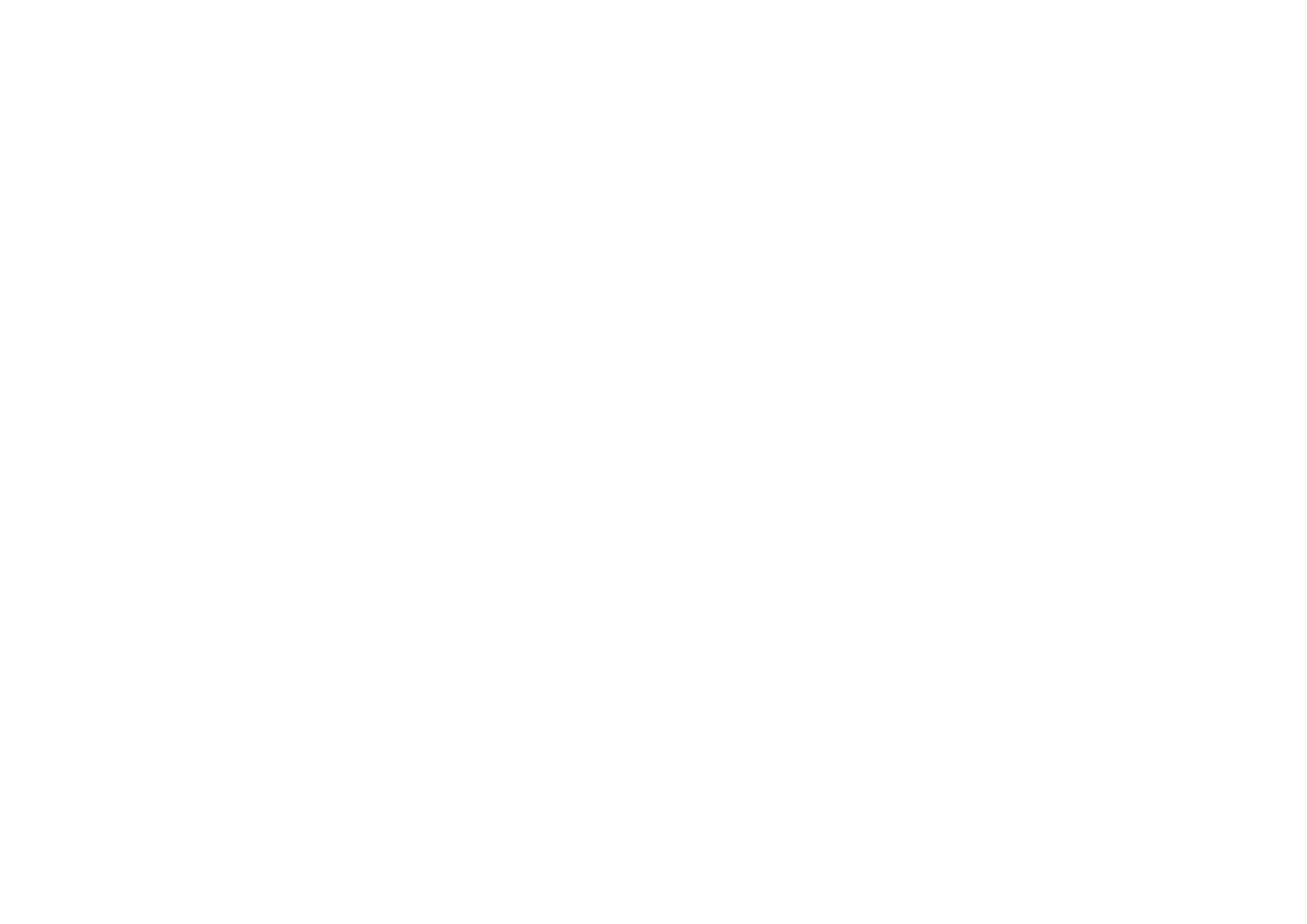| 6463.136-01  | 21/07/2020 | <b>Australian Taxation Office</b>                |            |                  |                                              |           | 28,073.00 |
|--------------|------------|--------------------------------------------------|------------|------------------|----------------------------------------------|-----------|-----------|
|              |            |                                                  | <b>INV</b> | 100620           | PAYG for BHRC Staff - F/E 09/06/2020         | 10,857.00 |           |
|              |            |                                                  | INV        | 230620           | PAYG for BHRC Staff - F/E 23/06/2020         | 17,216.00 |           |
| 6464.136-01  | 21/07/2020 | <b>Australian Taxation Office</b>                |            |                  |                                              |           | 2,336.00  |
|              |            |                                                  | <b>INV</b> | FBT300620        | FBT Payable - Quarter Ending 30 June 2020    | 2,336.00  |           |
| 6470.1082-01 | 30/07/2020 | <b>Living Springs</b>                            |            |                  |                                              |           | 180.00    |
|              |            |                                                  | INV        | 8219             | Water Fountain Supply - SRWMF & BROPF        | 120.00    |           |
|              |            |                                                  | INV        | 8201             | Water Fountain Supply - SRWMF & BROPF        | 60.00     |           |
|              |            |                                                  |            |                  |                                              |           |           |
| 6470.1541-01 | 30/07/2020 | Southern Lock and Security                       |            | 1045             |                                              |           | 366.74    |
|              |            |                                                  | <b>INV</b> |                  | Lock/Key Repairs - SRWMF                     | 366.74    |           |
| 6470.1830-01 | 30/07/2020 | West Australian Newspapers Ltd                   |            |                  |                                              |           | 2,747.00  |
|              |            |                                                  | <b>INV</b> | 1024953720200630 | Advertising - June 2020                      | 2,747.00  |           |
| 6470.1950-01 | 30/07/2020 | Optus Billing Services Pty Ltd                   |            |                  |                                              |           | 190.00    |
|              |            |                                                  | <b>INV</b> | 133644930        | Monthly Data Subscription - July 2020        | 190.00    |           |
| 6470.2102-01 | 30/07/2020 | TNT Australia Pty Ltd                            |            |                  |                                              |           | 27.10     |
|              |            |                                                  | <b>INV</b> | 58925522         | Freight                                      | 27.10     |           |
| 6470.335-01  | 30/07/2020 | <b>Bunnings Group Limited</b>                    |            |                  |                                              |           | 71.81     |
|              |            |                                                  | INV        | 2706/00185127    | <b>General Building/Maintenance Supplies</b> | 28.44     |           |
|              |            |                                                  | <b>INV</b> | 2706/00265014    | <b>General Building/Maintenance Supplies</b> | 16.07     |           |
|              |            |                                                  | INV        | 2706/00168510    | <b>General Building/Maintenance Supplies</b> | 17.78     |           |
|              |            |                                                  | <b>INV</b> | 2706/00156067    | <b>General Building/Maintenance Supplies</b> | 9.52      |           |
| 6470.3513-01 | 30/07/2020 | <b>Total Green Recycling</b>                     |            |                  |                                              |           | 2,379.30  |
|              |            |                                                  | <b>INV</b> | 7906             | eWaste Processing - June 2020                | 2,379.30  |           |
| 6470.4167-01 | 30/07/2020 | The Print Shop Bunbury                           |            |                  |                                              |           | 259.00    |
|              |            |                                                  | <b>INV</b> | 1280698          | Printing - BROPF                             | 259.00    |           |
| 6470.4792-01 | 30/07/2020 | <b>ASK Waste Management</b>                      |            |                  |                                              |           | 1,281.50  |
|              |            |                                                  | <b>INV</b> | 663              | Consultancy Fees - BORR Project              | 1,281.50  |           |
| 6470.5236-01 | 30/07/2020 | <b>Brandicoot</b>                                |            |                  |                                              |           | 198.00    |
|              |            |                                                  | <b>INV</b> | 26523            |                                              | 198.00    |           |
|              |            |                                                  |            |                  | Website Subscription Fee - July 2020         |           |           |
| 6470.5609-01 | 30/07/2020 | Westside Equipment                               |            |                  |                                              |           | 1,383.26  |
|              |            |                                                  | INV        | JN21050          | Vehicle Maintenance - CAT Loader 950K BY410J | 856.91    |           |
|              |            |                                                  | <b>INV</b> | JN20850          | Vehicle Maintenance - Hidromek Excavator     | 526.35    |           |
| 6470.5656-01 | 30/07/2020 | Richgro Garden Products & Amazon Soils           |            |                  |                                              |           | 1,419.00  |
|              |            |                                                  | <b>INV</b> | 806019           | <b>Mulch Testing</b>                         | 1,419.00  |           |
| 6470.5725-02 | 30/07/2020 | Officeworks Superstores Pty Ltd - Bunbury        |            |                  |                                              |           | 150.07    |
|              |            |                                                  | <b>INV</b> | 606409855        | Stationery                                   | 150.07    |           |
| 6470.5741-01 | 30/07/2020 | Picton Tyre Centre Pty Ltd                       |            |                  |                                              |           | 537.00    |
|              |            |                                                  | INV        | J69732           | Tyre Service - CAT Loader BY410J             | 230.50    |           |
|              |            |                                                  | <b>INV</b> | M69275           | Tyre Service - CAT Loader BY410J             | 306.50    |           |
| 6470.585-01  | 30/07/2020 | Department of Water and Environmental Regulation |            |                  |                                              |           | 44.00     |
|              |            |                                                  | <b>INV</b> | TF014531         | Waste Tracking Form - July 2020              | 44.00     |           |
| 6470.6086-01 | 30/07/2020 | Hosepro South West Pty Ltd                       |            |                  |                                              |           | 737.63    |
|              |            |                                                  | INV        | 2810             | Plant Repairs - Wacker Neuson                | 329.31    |           |
|              |            |                                                  | INV        | 2798             | Plant Repairs - Edge Slayer Shredder         | 408.32    |           |
|              |            |                                                  |            |                  |                                              |           |           |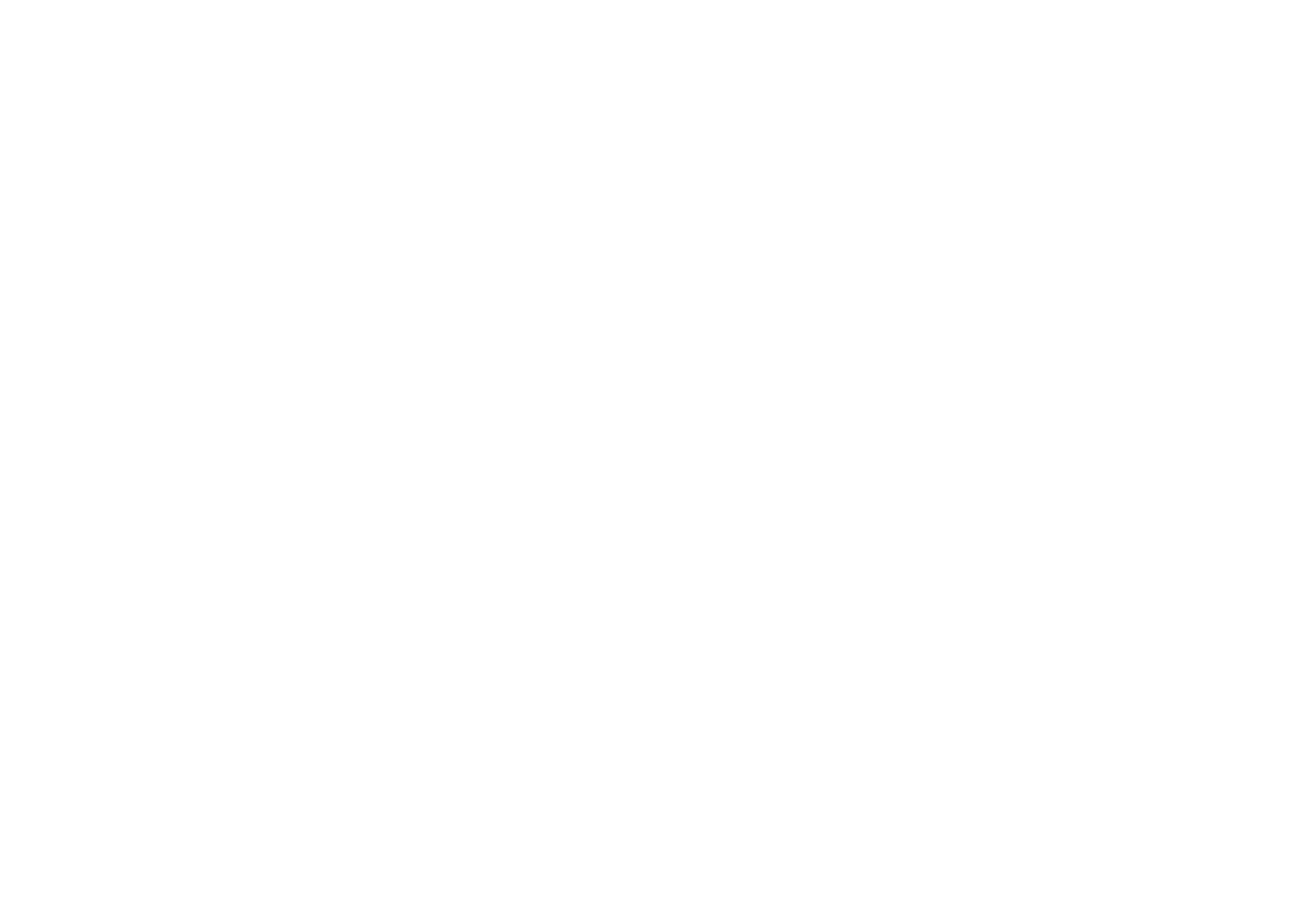| 6470.610-01  | 30/07/2020 | Discount Auto Parts - Bunbury                                      |            |                |                                                  |                            | 289.61       |
|--------------|------------|--------------------------------------------------------------------|------------|----------------|--------------------------------------------------|----------------------------|--------------|
|              |            |                                                                    | <b>INV</b> | 712289         | Vehicle Service - Isuzu Ute BY556P               | 289.61                     |              |
| 6470.6638-01 | 30/07/2020 | Parlan Pty Ltd T/A Environmental and Agricultural Testing Services |            |                |                                                  |                            | 1,222.54     |
|              |            |                                                                    | <b>INV</b> | 2823           | Pond Water Analysis - SRWMF                      | 1,222.54                   |              |
| 6470.6778-01 | 30/07/2020 | C R Kennedy & Company Pty Ltd                                      |            |                |                                                  |                            | 883.74       |
|              |            |                                                                    | <b>INV</b> | 1573953        | Plant Parts - CATD7RII                           | 883.74                     |              |
| 6470.6798-01 | 30/07/2020 | WINC Australia Pty Ltd                                             |            |                |                                                  |                            | 462.41       |
|              |            |                                                                    | INV        | 9033165535     | Stationery                                       | 462.41                     |              |
| 6470.6845-01 | 30/07/2020 | <b>Councillor T Smith</b>                                          |            |                |                                                  |                            | 91.00        |
|              |            |                                                                    | <b>INV</b> | 300620         | Meeting Attendance Fees - July to September 2019 | 91.00                      |              |
| 6470.6902-01 | 30/07/2020 | Fox Transportables Pty Ltd                                         |            |                |                                                  |                            | 150,898.52   |
|              |            |                                                                    | <b>INV</b> | 3868           | Supply & Install Administration Complex SRWMF    | 150,898.52                 |              |
| 6470.7011-01 | 30/07/2020 | <b>QM Air Conditioning</b>                                         |            |                |                                                  |                            | 211.75       |
|              |            |                                                                    | <b>INV</b> | 665            | Degassing of Discarded Fridges/Aircons           | 211.75                     |              |
| 6470.7749-01 | 30/07/2020 | Caltex Australia Petroleum Pty Ltd - BHRC Bulk Fuel                |            |                |                                                  |                            | 8,671.94     |
|              |            |                                                                    | <b>INV</b> | 9424347971     | Fuel                                             | 3,812.84                   |              |
|              |            |                                                                    | <b>INV</b> | 9424309285     | Fuel                                             | 4,859.10                   |              |
| 6470.792-01  | 30/07/2020 | <b>GHD Pty Ltd</b>                                                 |            |                |                                                  |                            | 6,633.22     |
|              |            |                                                                    | INV        | 112-0040884    | Stormwater Management Plan                       | 6,633.22                   |              |
| 6470.8242-01 | 30/07/2020 | Preece Developments Pty Ltd                                        |            |                |                                                  |                            | 254.88       |
|              |            |                                                                    | <b>INV</b> | 340            | Ventilation Installation - SRWMF                 | 254.88                     |              |
| 6470.8421-01 | 30/07/2020 | <b>LFS Advisory Services</b>                                       |            |                |                                                  |                            | 30,200.00    |
|              |            |                                                                    | INV        | 105            | Consultancy - SW Sustainability Waste Alliance   | 30,200.00                  |              |
| 6470.8441-01 | 30/07/2020 | GBJ Systems Pty Ltd                                                |            |                |                                                  |                            | 6,143.50     |
|              |            |                                                                    | <b>INV</b> | 185            | Installation & Monitoring New Camera System      | 2,890.80                   |              |
|              |            |                                                                    | <b>INV</b> | 177            | Camera Installation                              | 3,252.70                   |              |
| 6470.8517-01 | 30/07/2020 | Vantage Consulting                                                 |            |                |                                                  |                            | 2,880.00     |
|              |            |                                                                    | <b>INV</b> | 103            | Consutling - Regional Economic Development Grant | 2,880.00                   |              |
| 6470.8519-01 | 30/07/2020 | <b>Kott Gunning</b>                                                |            |                |                                                  |                            | 1,601.60     |
|              |            |                                                                    | <b>INV</b> | 247162         | Legal Fees                                       | 1,601.60                   |              |
| 6470.868-01  | 30/07/2020 | <b>Heatley Sales Pty Ltd</b>                                       |            |                |                                                  |                            | 79.20        |
|              |            |                                                                    | INV        | Y553638        | <b>Staff Uniform</b>                             | 79.20                      |              |
| 6473.1792-01 | 31/07/2020 | WA Local Government Superannuation Plan                            |            |                |                                                  |                            | 11,137.84    |
|              |            |                                                                    | <b>INV</b> | July BHRC21-2  | Superannuation - July 2020                       | 11,137.84                  |              |
| 6473.2759-01 | 31/07/2020 | <b>Australian Super</b>                                            |            |                |                                                  |                            | 2,786.78     |
|              |            |                                                                    | <b>INV</b> | July BHRC21-73 | Superannuation - July 2020                       | 2,786.78                   |              |
| 6473.3003-01 | 31/07/2020 | <b>Rest Superannuation</b>                                         |            |                |                                                  |                            | 456.09       |
|              |            |                                                                    | <b>INV</b> | July BHRC21-77 | Superannuation - July 2020                       | 456.09                     |              |
| 6473.3900-01 | 31/07/2020 | <b>SunSuper Superannuation</b>                                     |            |                |                                                  |                            | 444.95       |
|              |            |                                                                    | INV        | July BHRC21-96 | Superannuation - July 2020                       | 444.95                     |              |
| 6473.8101-01 | 31/07/2020 | D & K Melbourne Superannuation Fund                                |            |                |                                                  |                            | 853.54       |
|              |            |                                                                    | <b>INV</b> | July BHRC21-74 | Superannuation - July 2020                       | 853.54                     |              |
|              |            |                                                                    |            |                |                                                  | <b>Total: EFT Payments</b> | \$545,982.00 |
|              |            |                                                                    |            |                |                                                  |                            |              |